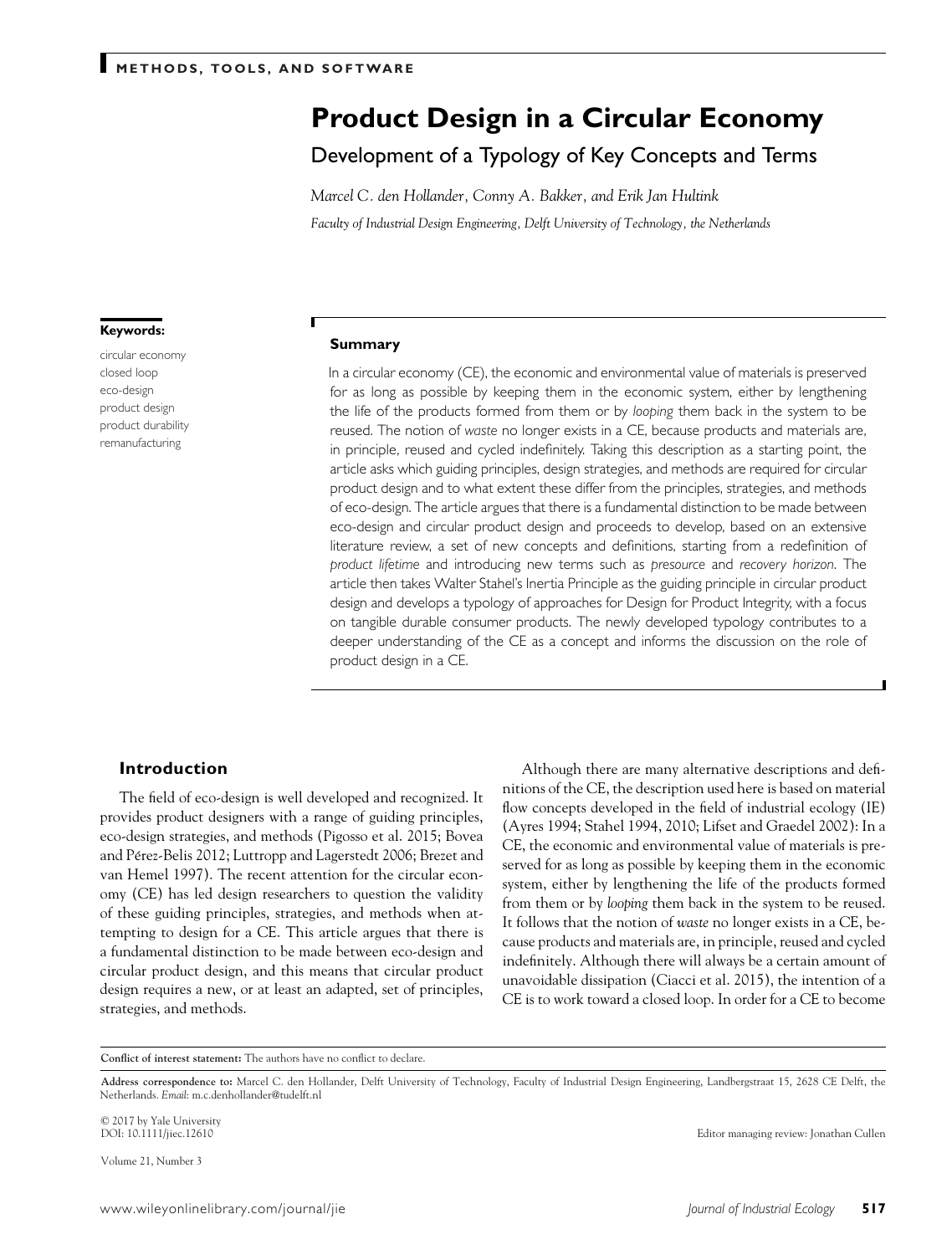fully sustainable, the vast majority of the energy inputs should be derived from renewable sources (Ayres 1994).

The goal of this article is to identify guiding principles and to provide a basis for the development of design strategies and methods that could underpin product design for the CE, taking as a starting point the notion that eco-design and circular product design differ on a fundamental level. The current guiding principles, strategies, and methods as proposed by eco-design are rooted in the here and now (which is the linear economy). Ecodesign is the systematic integration of environmental aspects into product design with the aim to improve the environmental performance of the product throughout its whole life cycle (EC 2009a). Eco-design is what Faber and colleagues (2005) and de Pauw (2015) refer to as a *relative* approach. It "starts with the present state of affairs and identifies existing problems, which people subsequently attempt to solve. Improvements take place incrementally . . . . In contrast to the absolute approach, the focus of this relative approach is not the good, but the less worse or better" (Faber et al. 2005, 8). It is precisely this focus that was critiqued (e.g., de Pauw 2015), because how can designers come up with truly sustainable or circular innovations if the current methods only lead them to optimize what is already there? It led design thinkers such as McDonough and Braungart (2002), Benyus (1997), and Webster (2015) to propose more absolute approaches. These imply notions of ideal states (i.e., the CE as an ideal state) and challenge designers to strive for such an ideal state, thus opening up a wider solution space and an increased likelihood of finding innovative solutions (de Pauw 2015). To meet these challenges, however, product designers need guiding principles, strategies, and methods to guide the conceptualization and embodiment of their designs.

So far, *absolute* approaches have been viewed by many as utopian, impractical, and unnecessarily normative. Nobody knows what the real form of a truly CE is and whether or not it could work. Nevertheless, designers should be expected to explore new avenues and promising directions. The urgency of this was expressed by the CEO of design consultancy IDEO, Tim Brown (Brown and Katz 2011, 3): "It is hard to imagine a time when the challenges we faced so vastly exceeded the creative resources we have brought to bear on them."

This article therefore asks the question: If we accept the *absolute* idea of a CE as described above, how would this affect the way we design products in a CE? This article takes a first step toward answering this question by critically evaluating the key concepts and terms we currently use when discussing a product's lifetime and end of life (EoL).

## **Method and Scope**

A literature review is done in order to create a comprehensive overview of the key concept and terms that might be relevant for product design for a CE. The literature review is based on the procedures described by Hagen-Zanker and Mallet (2013) and draws predominantly from the fields of IE, ecodesign, and sustainable product design, and includes (mostly gray literature) on CE. The initial body of literature is compiled from the search results returned by Google Scholar, for search terms related to sustainable product design, eco-design, and CE. The initial list of search terms consists of (combinations of): "closed loop," "definition\*," "description\*," "terminology," "standard," "product," "product life\*," "maintenance," "obsolescence," "planned obsolescence," "product design," "recondition\*," "recover\*," "refurbish\*," "remanufactur\*," "recycl\*," "reuse," "renewable energy," "repair," "resource\*," "reverse logistics," "upgrad\*," and "waste." Using snowballing, new keywords that emerge are added to the initial set.

The results of the searches are scan-read for relevance and irrelevant articles discarded. In total, over 400 articles are studied in order to identify the *seed literature* (works of research on the topic considered as fundamental in the specific field) and to detect similarities, discrepancies, inconsistencies, and/or contradictions (Hart 2011). This article represents an abbreviated report of the synthesis of this literature review. A more extensive description will be provided in a Ph.D. thesis (den Hollander Forthcoming). Using the findings from the literature review, the article then develops a new typology for Design for Product Integrity. The typology is intended for durable consumer products: That is, tangible durable consumer goods that may or may not be accompanied by intangible services. Singleuse consumer goods, like toilet paper or single-use packaging, are out of scope.

## **Eco-Design versus Circular Product Design: Fundamental Differences**

One of the guiding principles of eco-design is the waste hierarchy, described in the European Waste Framework Directive (EC 2009b). The waste hierarchy details a priority order for managing waste, moving from prevention of waste (the preferred option), to reuse, recycling, other recovery (e.g., energy recovery), and disposal (the least preferred option). For ecodesign, the goal is to strive for prevention over reuse, and for reuse over recovery, etc. Waste is defined in the Waste Framework Directive as "any substance or object which the holder discards or intends or is required to discard."

The current definitions of prevention, reuse, recovery, and recycling all hinge on the assumption that a product at a certain point in time inevitably will become waste. The waste hierarchy, for instance, defines prevention as: "measures taken before a substance, material or product has become waste." The definition of reuse is: "any operation by which products or components that are not waste are used again for the same purpose for which they were conceived," and the definition of recovery is: "any operation the principal result of which is waste serving a useful purpose by replacing other materials which would otherwise have been used to fulfil a particular function, or waste being prepared to fulfil that function, in the plant or in the wider economy." This shared reliance on waste as a central defining entity renders them virtually meaningless in context of a CE, where waste does not exist. It provides a clear indication of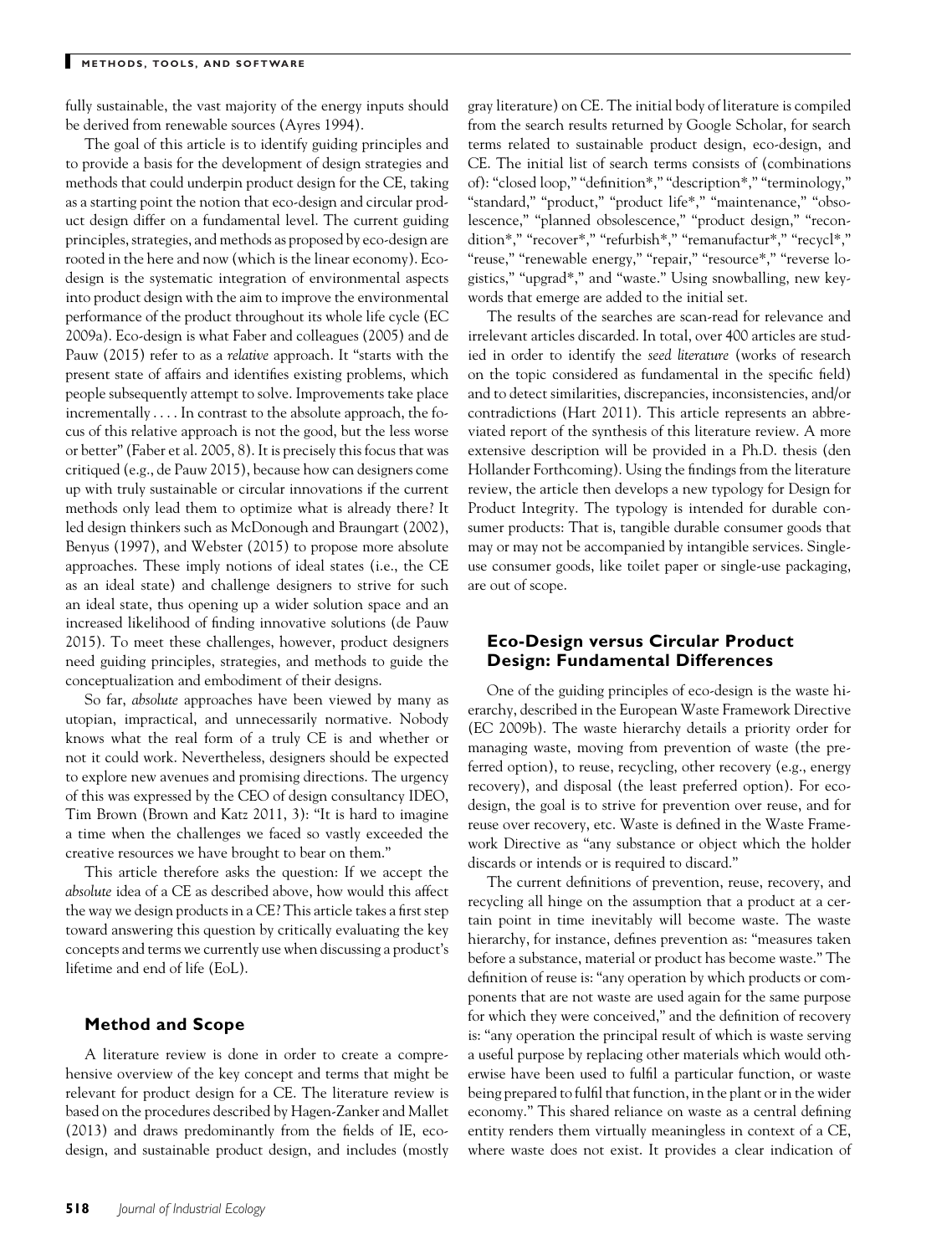the need to examine the underlying concepts these terms aim to express and, if so, to reconsider and adjust their wording accordingly.

The waste hierarchy has been critiqued by Behrens and colleagues (2007) for not necessarily having a positive impact on dematerialization and decoupling, given that it focuses only on waste and does not address material inputs directly, nor consider economic output. Van Ewijk and Stegemann (2014), in addition, provides a critique relating to the hierarchy's priority orders. First, they argue, inclusion of an option in a priority order legitimizes its existence (i.e., disposal). Second, the common understanding is that one needs to move up the hierarchy rather than necessarily achieve the highest outcome. It is about the direction of change rather than the end goal, which illustrates the relative nature of the waste hierarchy (and of eco-design).

With the Inertia Principle, Walter Stahel introduced a guiding principle for circular design: "Do not repair what is not broken, do not remanufacture something that can be repaired, do not recycle a product that can be remanufactured. Replace or treat only the smallest possible part in order to maintain the existing economic value of the technical system" (Stahel 2010, 195). For product designers, the Inertia Principle is about product integrity, which we define here as the extent to which a product remains identical to its original (e.g., as manufactured) state, over time. The starting point is the original product, and the intention of the Inertia Principle is to keep the product in this state, or in a state as close as possible to the original product, for as long as possible, thus minimizing and ideally eliminating environmental costs when performing interventions to preserve or restore the product's added economic value over time. This illustrates the absolute nature the Inertia Principle (i.e., it is aimed at a utopian goal).

Because the Inertia Principle starts from the highest level of product integrity, it is understood that moving down the hierarchy may be inevitable in the real world, but is not the preferred direction. From a product design perspective, recycling is the least preferred option given that it involves the destruction of a product's integrity. The recycling process involves the dismantling and disintegration of a product and its constituent components and the subsequent reprocessing of the product's materials.

If we accept that product design for a CE, hereafter *circular product design*, is guided by the Inertia Principle and the concept of product integrity, the next step is to develop a set of key concepts and terms that incorporate these principles and that include the fact that a product can, in principle, not become waste.

## **Key Concepts for Circular Product Design**

For a CE to mimic a closed-loop system as closely as possible from a material flow perspective, resources that have entered the CE have to remain accounted for at all times: before, during, and after their lifetime as useful products. It follows that product lifetime is a key concept in a CE.

## *Products Become Obsolete/Product Use Cycle/Product Lifetime*

Product lifetime is often equated with the time span during which a product is functional (e.g., Murikami et al. 2010). However, functionality is considered an insufficient criterion for two reasons. First, many products are discarded while still in perfect working order (Oswald and Reller 2011; Bayus 1991; Van Nes 2003). Second, products can be temporarily out of order without immediately being discarded. A flat tire is no reason to discard a bicycle.We therefore propose to define product lifetime in terms of obsolescence. A product becomes obsolete if it is no longer considered useful or significant by its user (Burns 2010). The literature distinguishes different types of obsolescence or reasons for products being discarded. Burns (2010), for instance, discerns aesthetic obsolescence (i.e., products that have become outmoded), social obsolescence (i.e., products that have become outlawed), technological obsolescence, and economic obsolescence. Further examples include logistical and functional obsolescence (Cooper 2010; Bartels et al. 2012; Tomczykowski 2001; Feldmann and Sandborn 2007).

However, reduced to its essence, all obsolescence ultimately is a loss of perceived value (i.e., desire or affinity) of the product and/or system, triggered, in some instances, by reduced functionality at the product and/or system side (Box 1983). The state of obsolescence does not have to be permanent. It can often be reversed, giving a product a new lease of life. Expressing product lifetime in terms of obsolescence and acknowledging that obsolescence can often be reversed leads to the following newly synthesized definitions:

- *Product use cycle* is the duration of the period that starts at the moment a product is released for use after manufacture or recovery, and ends at the moment a product becomes obsolete.
- *Product lifetime* is the duration of the period that starts at the moment a product is released for use after manufacture and ends at the moment a product becomes obsolete beyond recovery at product level.
- *Recovery* is a term for any operation with the primary aim of reversing obsolescence. Note that this definition of recovery rather differs from the one presented in the Waste Framework Hierarchy (see the section *Eco-Design versus Circular Product Design: Fundamental Differences* in this article).

From the above definitions, it follows that products can have one or more use cycles, but only one lifetime. As long as a product's obsolescence can be reversed, a new use cycle can be started. If, however, resources can only be recovered at the expense of permanently destroying product integrity, that is, through recycling at material level, the product lifetime ends. By using the term obsolescence in the definitions of product use cycle and product lifetime, it is acknowledged that the duration of product use cycles and product lifetime are not solely determined by the physical properties of the isolated product, but rather by the perceived value within its wider context. Interventions to deliberately lengthen a product's overall lifetime can thus be aimed at modifying the physical properties of the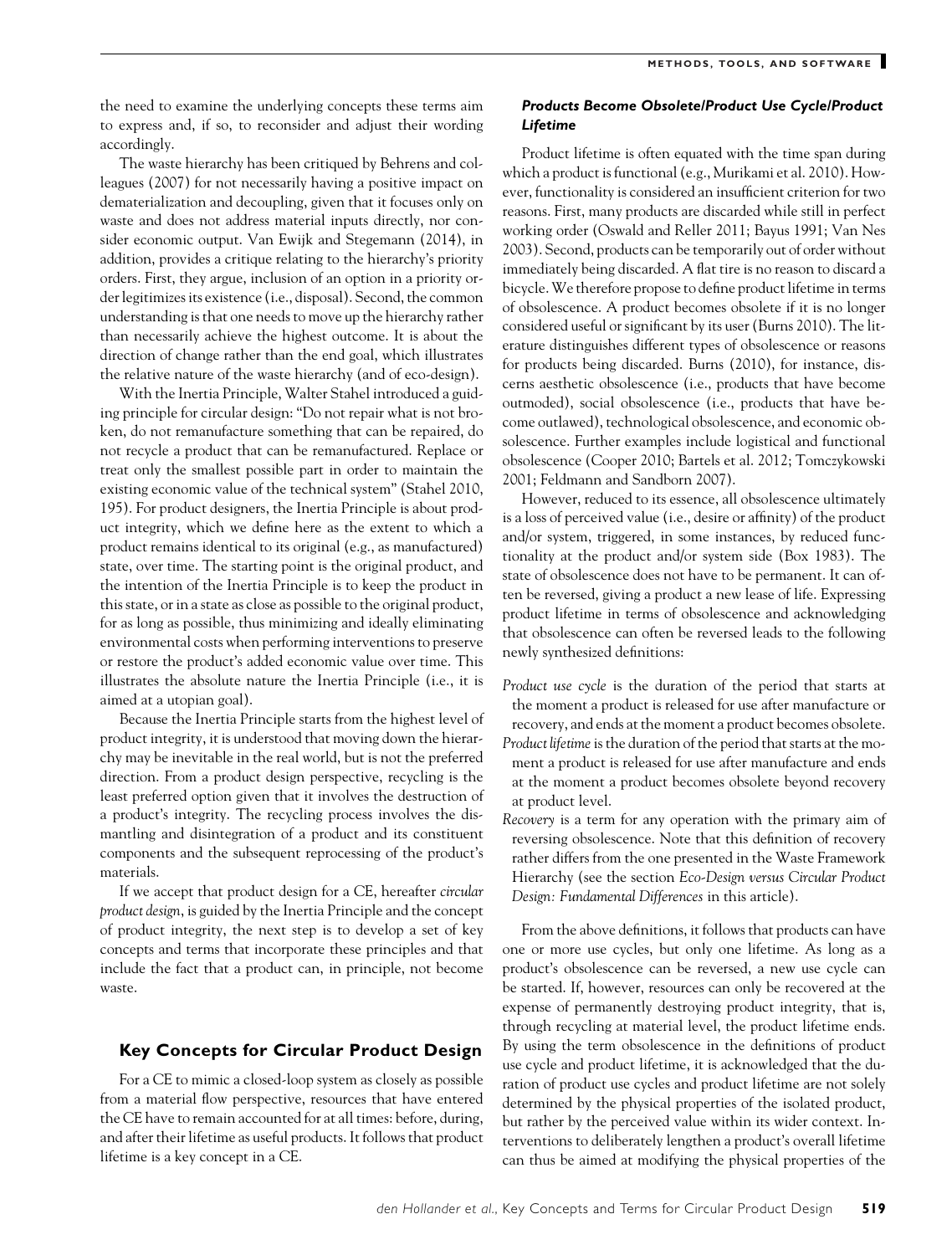#### **METHODS, TOOLS, AND SOFTWARE**

product, as well as at altering the product's position relative to its wider context.

#### *Presource/Leakage/Recovery Horizon*

Until now, the term assigned to obsolete products and their embedded resources in a linear economy mostly depended on their location. Unused products, tucked away in people's homes, are said to be hibernating (Oswald and Reller 2011) or called stock (Graedel et al. 2013) and are destined to become waste. To redefine obsolete products and their embedded resources in a CE, making their designation independent of location and distinguishing them from virgin resources, we propose a newly synthesized definition for these obsolete products awaiting recovery. The new term is a contraction of *product* and *resources*, reflecting their lineage and potential economic value for production:

*Presource* is a term for obsolete products awaiting recovery.

The concept of presource pertains to the whole product as it became obsolete and as such does not discriminate between components, parts, or materials. Depending on the intervention that is applied to recover the obsolete products awaiting recovery, presource is converted into products or components (e.g., through, repair, refurbishing, and remanufacturing) or materials (e.g., recycling).

Although the CE knows no waste, in reality there will always be dissipative losses. These are defined by Ciacci and colleagues (2015) as the flows of materials from the anthroposphere (i.e., human systems) to the biosphere (i.e., environment) in a manner that makes their future recovery extremely difficult, if not impossible. Examples of such dissipative losses are platinum and cerium released from autocatalytic converters, the wear of rubber tires, and the evaporation of chemicals contained in solvents, lubricants, and coolants. In this article, building on the description of dissipative losses by Ciacci and colleagues (2015), we propose the term leakage:

*Leakage* is a term for products or their components/materials that flow from the circular economic system to the biosphere, and that cannot be recovered at the present time.

The integration of the temporal aspect in the above definition of leakage suggests that what is considered leakage today, could tomorrow be recovered, given that recovery methods, processes, and facilities are likely to evolve over time. This leads to the concept of recovery horizon. Recovery horizon is defined as:

*Recovery horizon* is the present limit beyond which products or their components cannot be recovered.

Summarizing, the goal of a CE is to have as many resources as possible remain part of the economic system and, when needed, to return them from the obsolete state (presources) to the nonobsolete state as quickly and efficiently as possible, while all the time minimizing leakage and pushing the recovery horizon.

## **Design for Product Integrity: A Typology of Design Approaches**

Following the Inertia Principle and the concept of product integrity, designers in a CE should first aim to prevent a product from becoming obsolete and, second, make sure that presources can be recovered with the highest level of integrity (i.e., reversing obsolescence). These two goals can be pursued at the level of products and components (this will be referred to as *design for product integrity*) or at the level of materials (referred to as *design for recycling*). Circular product design includes both design for product integrity and design for recycling (see figure 1). When designing for recycling (either conventional or biocycling), the product's integrity is lost. The designer's goal is to ensure that the product's materials can be recycled as efficiently and effectively as possible and can be looped back into the economic system.

In the remainder of this article, the focus will be on *design for product integrity*, because *design for recycling* is an established concept that has been reasonably well described in the literature (see, for a recent review, De Aguiar et al. [2017]).

Designers can help prevent a product from becoming obsolete by creating products with a high physical and emotional durability, that are intended to be used for a long time. In other words, such products *resist* obsolescence. An example could be a comfortable, sturdy pair of leather boots. Designers can also create products that are easy to maintain and/or upgrade, thus enabling extended use. Leather boots are relatively easy to maintain, for instance—all they require is a regular polish. This helps *postpone* obsolescence. Design approaches for long use and extended use, that resist or postpone obsolescence, prolong a product's use cycle and thus extend its lifetime.

In order to facilitate recovery (*reversing obsolescence*), designers can create products that are, for instance, easy to repair or refurbish. A hole in a leather boot's sole renders the boot obsolete. The hole can, however, easily be repaired by a cobbler, thus giving the boot a new use cycle and extending its lifetime.

A typology for *design for product integrity* in a CE is depicted in figure 2. The different design approaches will be described and defined in more detail in the subsequent paragraphs. We will show that taking an industrial design perspective on countering obsolescence requires existing definitions to be adapted and expanded, because they need to include aspects that were not considered when product lifetime was defined exclusively in terms of functionality, such as brand (Kotler 1984; Simões and Dibb 2001), warranty (Ijomah et al. 2004), cosmetic condition (Van Nes and Cramer 2005), and the need to control access to intellectual property (Sundin 2004). References to these aspects are included in the new definitions because they significantly affect perceived use value (and thus the onset of obsolescence) as well as the range of options for design interventions.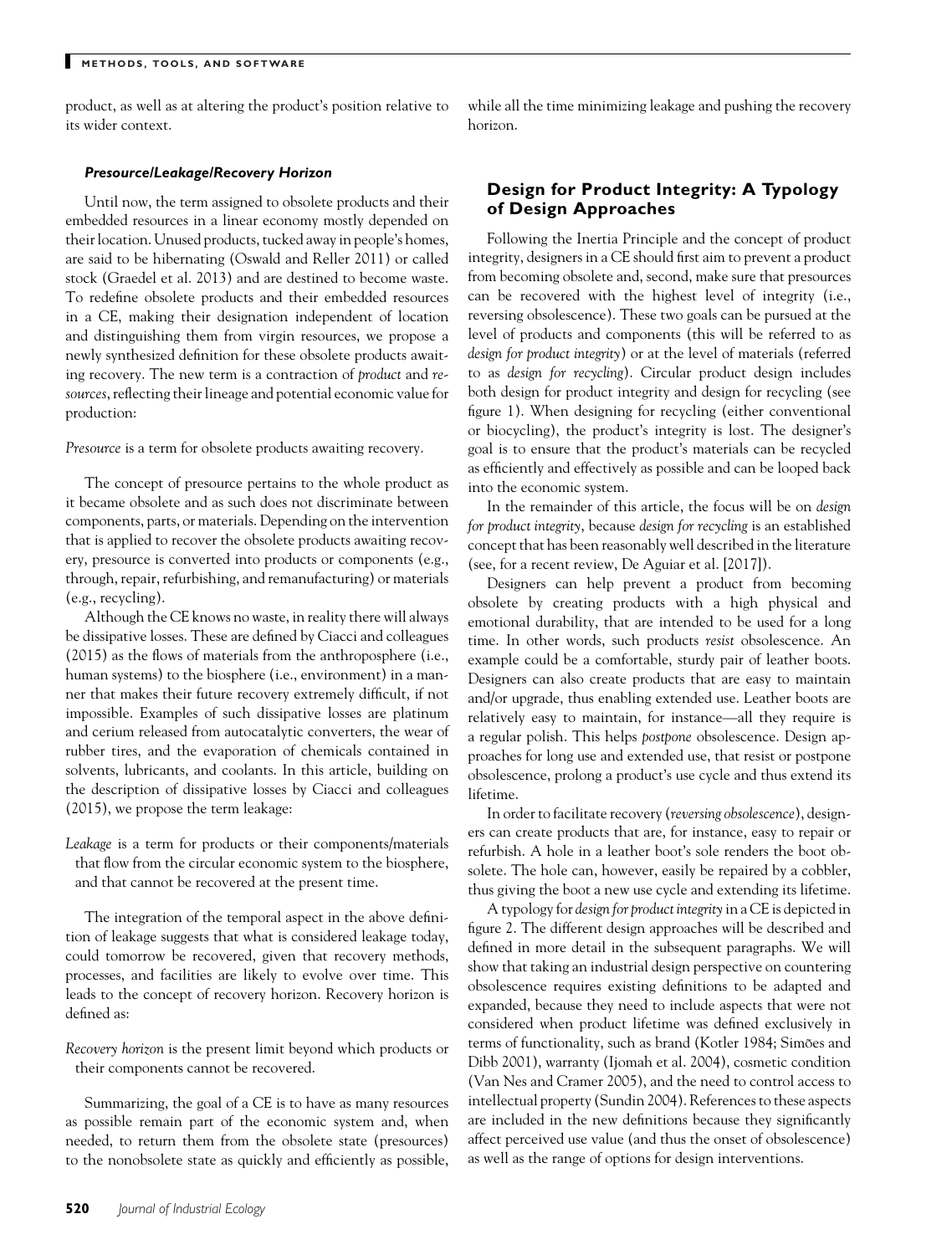

Figure I Circular product design encompasses both design for product integrity (aimed at preventing and reversing obsolescence at a product and component level) and design for recycling (aimed at preventing and reversing obsolescence at a material level).



**Figure 2** Typology of design approaches for product integrity.

## *Resisting Obsolescence: Designing for Physical and Emotional Durability*

A product has a high physical durability if its performance over time degrades slower than comparable products on the market. Degradation can, for instance, be caused by wear, fatigue, creep, and corrosion and can, to a certain extent, be influenced by the design of the product and its components (Goel and Singh 1997). Durability is a physical property of a product, and *design for durability* has been researched quite extensively (see, e.g., Keoleian and Menery 1993; Bijen 2006; Vezzoli and Manzini 2008).

The opposite is true for emotional durability, where far less research has been undertaken. Page (2014) presents a review of the literature on how consumer-product relationships are formed and whether feelings of attachment influence replacement decisions. Page's research makes clear that the field of product attachment is still under development, with different schools of thought that touch or overlap to a greater or lesser extent, but do not share a common structure or framework. The overall conclusion of the review presented by Page (2014, 280) is that product attachment and emotional durability is influenced by many factors, some of which can be implemented and enhanced by designers. Many are, however, difficult to control. Page concludes: "designers must think carefully about which attachment areas are appropriate to their product and consider their relevance for each consumer's situation."

## *Postponing Obsolescence: Designing for Maintenance and Upgrading*

The international standard EN 13306 (2010, 5) on maintenance terminology defines maintenance as the "combination of all technical, administrative and managerial actions during the life cycle of an item intended to retain it in, or restore it to, a state in which it can perform the required function." In this definition, postponing obsolescence (i.e., retaining a product in a functioning state) and reversing obsolescence (i.e., restoring a product to a functioning state) are both considered maintenance. In practice, this led to the terms *preventative maintenance* (retaining) and *corrective maintenance* (restoring) being introduced (Moss 1985). In the typology presented in figure 2, design for maintenance is used exclusively as *preventative maintenance*.

Maintenance terminology was developed in the field of engineering, which is why (according to the standard definition) it focuses on technical and organizational issues. In addition to making adjustments to the settings of the original product, maintenance removes elements that are foreign to the original product, for example, dust and/or adds or replaces specific elements (consumables) that are required for the standard operation of the (durable) product, for example, fuel, filters, or lubricants. These maintenance activities are often characterized by their repetitive nature. When applied to consumer products, maintenance retains an aesthetic and/or hygienic condition, like in clothes laundering (washing and ironing). This is captured in the following definition: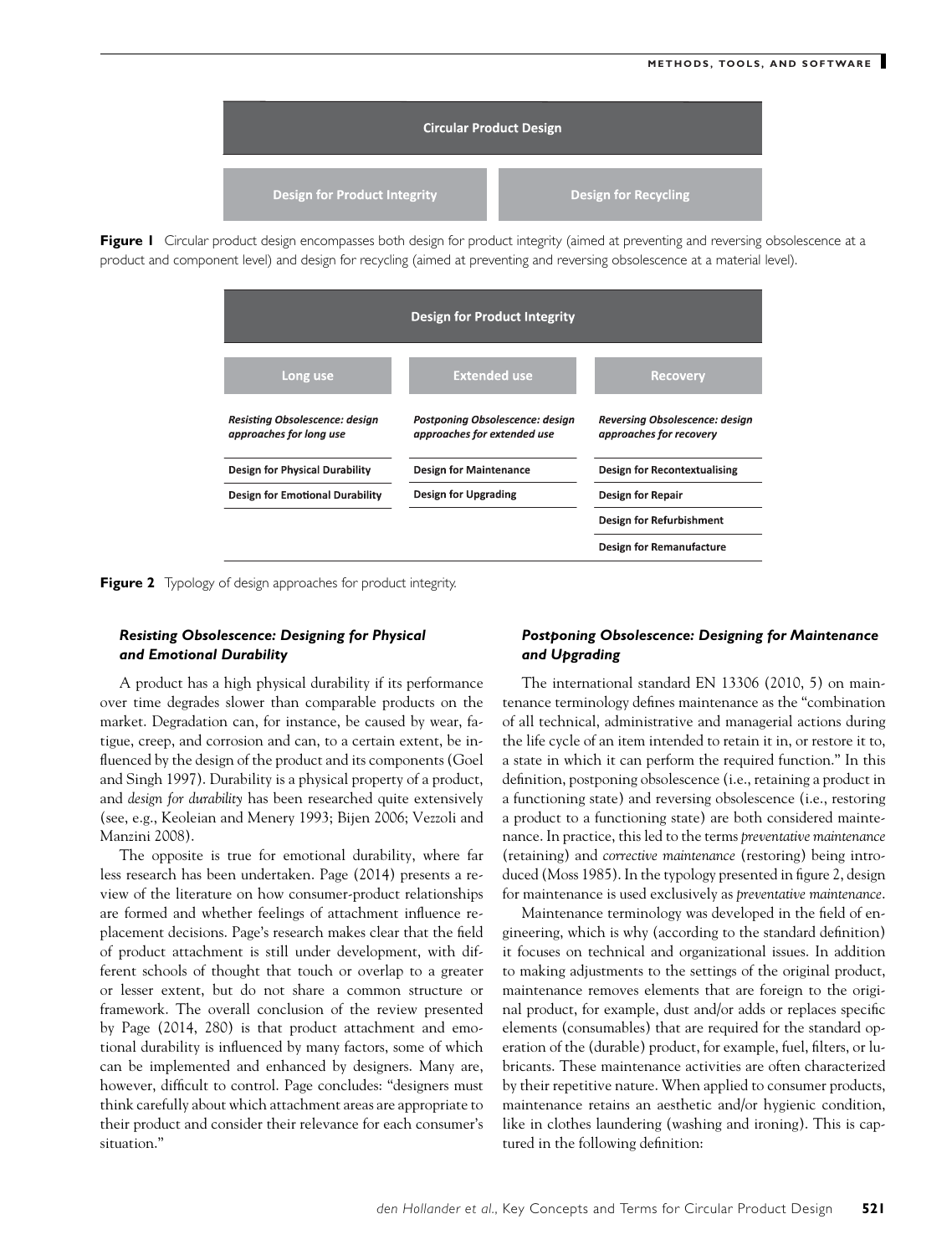*Maintenance* is the performance of inspection and/or servicing tasks at regular intervals, to retain a product's functional capabilities and/or cosmetic condition.

The definition of upgrading is an extension of the above definition of maintenance, whereby *retain* is replaced by *enhance* to express the overall intent of the process of upgrading, as defined by Flexner (1987), cited in Linton and Jayaraman (2005). Upgrading is usually done when a product is still in good working order, but the context of use changes, making it necessary to enhance the product's capabilities. As the user of a pair of sturdy leather boots grows older (i.e., changing context of use), feet may require more support. Upgrading the boots by fitting orthotics prolongs the boots' use cycle and extends their lifetime.

Upgrading is the process of enhancing, relative to the original design specifications, a product's functional capabilities and/or cosmetic condition.

## *Reversing Obsolescence: Designing for Recontextualising, Repair, Refurbishing, and Remanufacturing*

This section describes and defines four design approaches aimed at reversing obsolescence (e.g., recovery) at product level, ordered by declining product integrity: design for recontextualizing; repair; refurbishing; and remanufacturing.

Recontextualizing is a new term, which was introduced to replace the term repurposing. From the current literature (Oakdene Hollins Ltd. 2007; Gray and Charter 2007; Watson 2008; EC 2009b; BSI 2009, 2011; EMF 2014), it is unclear whether or not repurposing, defined in BS 8887-2:2009 (BSI 2009, 5) as "utilize a product or its components in a role that it was not originally designed to perform" allows for remedial actions. In addition to these changes in role, repurposing can also denote changes in user or owner (person or organization) (Oakdene Hollins Ltd 2007). This is, however, not evident from its current definition, that further fails to explicitly accommodate for changes in the wider context surrounding the product, like, for example, business model and/or regulatory framework. In our definition of the proposed new term recontextualizing, all changes to factors *other than the tangible product as it was designed* are considered changes in context. Remedial actions, like repair, are explicitly excluded to prevent overlap with other recovery interventions. Examples of recontextualizing are the secondhand sales of a pair of sturdy leather boots (change of owner), the deployment of an older laptop computer as a thin-client server (change of role), and the use of older and previously privately owned cars as cheap rentals.

*Recontextualizing* is a term for use of an obsolete product (or its constituent components), without any remedial action, in a different context than it was (they were) originally designed for.

Corrective maintenance is usually equated with the term repair. This study uses a definition of repair based on Ijomah and colleagues (2004), but with the inclusion of a statement about the end condition of the product, as introduced by Stahel (2010) and Flexner (1987) in their definitions of repair. Also, as the adjectives *sound* and *good* in Flexner's (1987) definition are open to multiple interpretations, they were replaced by *working*. A statement regarding warranty is further included here as Ijomah and colleagues found that when a product's obsolescence is reversed, "a warranty serves as a guide to a product's quality" (Ijomah et al. 2004, 6). Given that manufacturers may expand their warranty coverage as part of a marketing strategy, the included statement represents the minimum warranty coverage associated with each particular type of intervention.

*Repair* is the correction of specific faults in an obsolete product, bringing the product back to working condition, whereby any warranty on the repaired product generally is less than those of newly manufactured equivalents and may not cover the whole product, but only the component that has been replaced.

In figure 2, refurbishing or reconditioning is placed below repair but above remanufacturing. The reason for this, as Oakdene Hollins Ltd. (2007, 20) argued, is that "unlike remanufacturing, reconditioning only requires the rebuilding of major components to a working order rather than 'as-new'; yet, unlike repair, all major components that are on the point of failure will be rebuilt or replaced, even where the customer has not reported or noticed faults in those components." Similar to repaired products, "reconditioned products tend to have a lower performance specification and associated warranty than the equivalent new product."

In the newly synthesized definition of refurbishing, we introduce a cosmetic aspect, clearly distinguishing it from repair not only by the extent, but also by the nature of interventions.

*Refurbishing*, or its equivalent *reconditioning*, is the process of returning an obsolete product to a satisfactory working and/or cosmetic condition, that may be inferior to the original specification, by repairing, replacing or refinishing all major components that are markedly damaged, have failed, or that are on the point of failure, even where the customer has not reported or noticed faults in those components. Generally, any warranty on a refurbished product applies to all major wearing parts, but is less than that of a newly manufactured equivalent.

Remanufacturing is often taken to be an equivalent, or a variety, of refurbishing. This article, however, argues that the two are not the same. The differences originate in the way they deal with issues concerning brand and (control of) intellectual property. Whereas brand and (control of access to) intellectual property play an important role in business and industrial design, the current definitions of remanufacturing focus on functional aspects and are not explicit with regard to the actors that can engage in manufacturing (BSI 2009; Oakdene Hollins Ltd. 2007; Sundin 2004; Ijomah et al. 2004; Amezquita et al. 1995; Haynesworth and Lyons 1987; Lund 1983). We have therefore expanded the definition proposed by Ijomah and colleagues (2004) to incorporate the aspects of brand and (control of access to) intellectual property that set remanufacturing apart from refurbishing.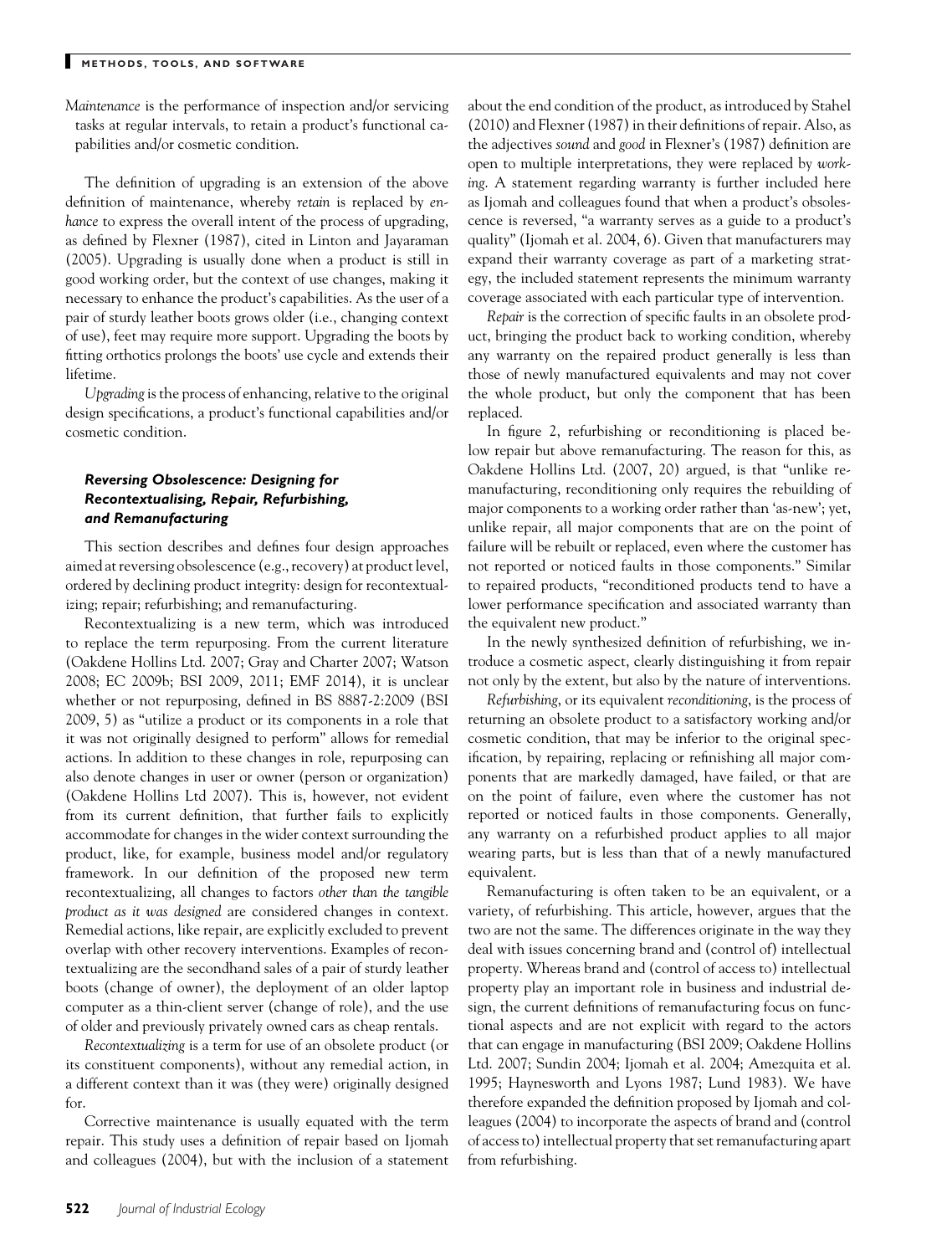*Remanufacturing* is a term for a series of industrial processes in a factory environment, whereby an OEM (original equipment manufacturer), an OEM contracted third party, or a third party licensed to carry the OEM brand name, disassembles obsolete products into components, to a level as far down as needed to bring as many of those components as considered eligible after testing back to at least OEM original performance specifications and recombines those components—generally originating from different used products—with as few as possible new parts, to manufacture new products of a similar type and specification, that result in a new product with a warranty that is identical to that of an equivalent product manufactured out of all new parts.

This definition is an improvement over other definitions of remanufacturing because it does not differentiate between remanufacturing and conventional manufacturing based on the end result, but is based on the process followed in procuring raw materials and semifinished products and in bringing the end result into being. It also includes an explicit statement as to the remanufacturing agent, because active involvement of the OEM in remanufacturing efforts is considered essential. When there is no active involvement, as is the case with so-called independent or third-party remanufacturers (Jacobsson 2000), it is highly unlikely that OEMs will make their intellectual property regarding product and process remanufacturing available to the level needed by third parties.

And, finally, the new definition does away with the distinction between a warranty on a product manufactured completely from new parts or a product manufactured from a combination of new parts and parts restored to at least OEM specifications as part of a remanufacturing process.

## **Discussion and Conclusions**

In this article, we explore how the context of a CE (which is, in principle, an economy without waste) might affect the way we design products. The goal of the article is to provide a basis for the development of guiding principles, design strategies, and methods that could underpin product design for a CE, with tangible, durable consumer products as the focal point. Accepting that waste is not an option in a CE, we consider that prolonging and extending useful lifetime by preserving embedded economic value is the most effective way to preserve resources. This leads to the redefinition of product lifetime and EoL and to the introduction of the Inertia Principle and the concept of *product integrity*. The article presents a typology for *design for product integrity*, which systematically describes different interventions for extending product lifetimes, classifying these as resisting, postponing, or reversing product obsolescence. Because the interventions are ordered according to the inertia principle, for example, decreasing product integrity, the typology helps to discriminate between the different options and provides initial guidance to industrial designers on how to prioritize the various interventions in their designs.

The typology for *design for product integrity* is a first step. Several important issues have not been taken into account in this article, which need further research and development:

#### *Product Life Extension versus Environmental Impact*

The ultimate goal of *design for product integrity* is to minimize and ideally eliminate environmental costs by preserving or restoring the product's added economic value over time. Extended product lifetimes, however, do not always result in a net reduction of environmental load. Over time, newer versions of products may be developed that incorporate more efficient technologies. From that moment on, the environmental impacts that arise from the prolonged use of a product may become larger than the embedded impacts of a more efficient replacement product (Bakker et al. 2014). Because the Inertia Principle does not account for this, product designers need to understand the ecological consequences of their design interventions.

#### *Subjectivity*

It is, by definition, impossible to objectively state whether a product is obsolete or not—subjectivity is at the heart of the definition of obsolescence and therefore at the heart of the definition of product lifetime. Obsolescence is largely in the eye of the beholder. It is, for example, often the user who determines whether or not a product is due for repair. A fully functional smart phone with a crack in the screen may be considered obsolete (and thus in need of immediate repair) by someone who highly values aesthetics, whereas it may seem in perfectly good working order to someone less concerned about the product's appearance. Even when the overall intention of *design for product integrity* is clear, the subjective nature of obsolescence can make it difficult for designers to predict and determine the best design approach.

#### *Need for a (Business) Context*

A design that facilitates, for instance, maintenance or repair for one actor can turn out to be impossible to maintain or repair for the other. This is a complicating factor. Product designers aiming to design for maintenance and/or repair need to ask the question: Who will perform the maintenance or repair and where? Is it a layman user at home, a professional in the workshop, or perhaps a robot at the manufacturer? The typology proposed in this article currently does not provide answers to such questions, because these involve taking into account factors like a product's particular business context and the business model it is embedded in. This may, for instance, determine to what extent a manufacturer chooses to limit or allow access to the workings and innards of its products. It follows that *design for product integrity* needs to be applied in conjunction with business models that allow the (repeated) capture of economic value over time. For example, in order to make a product that was *designed for remanufacturing* really work, obsolete products need to be consistently returned to the OEM to be remanufactured. This requires arrangements for reverse logistics and a transactional model that allows the (re)manufacturers to retain economic control of their product over time.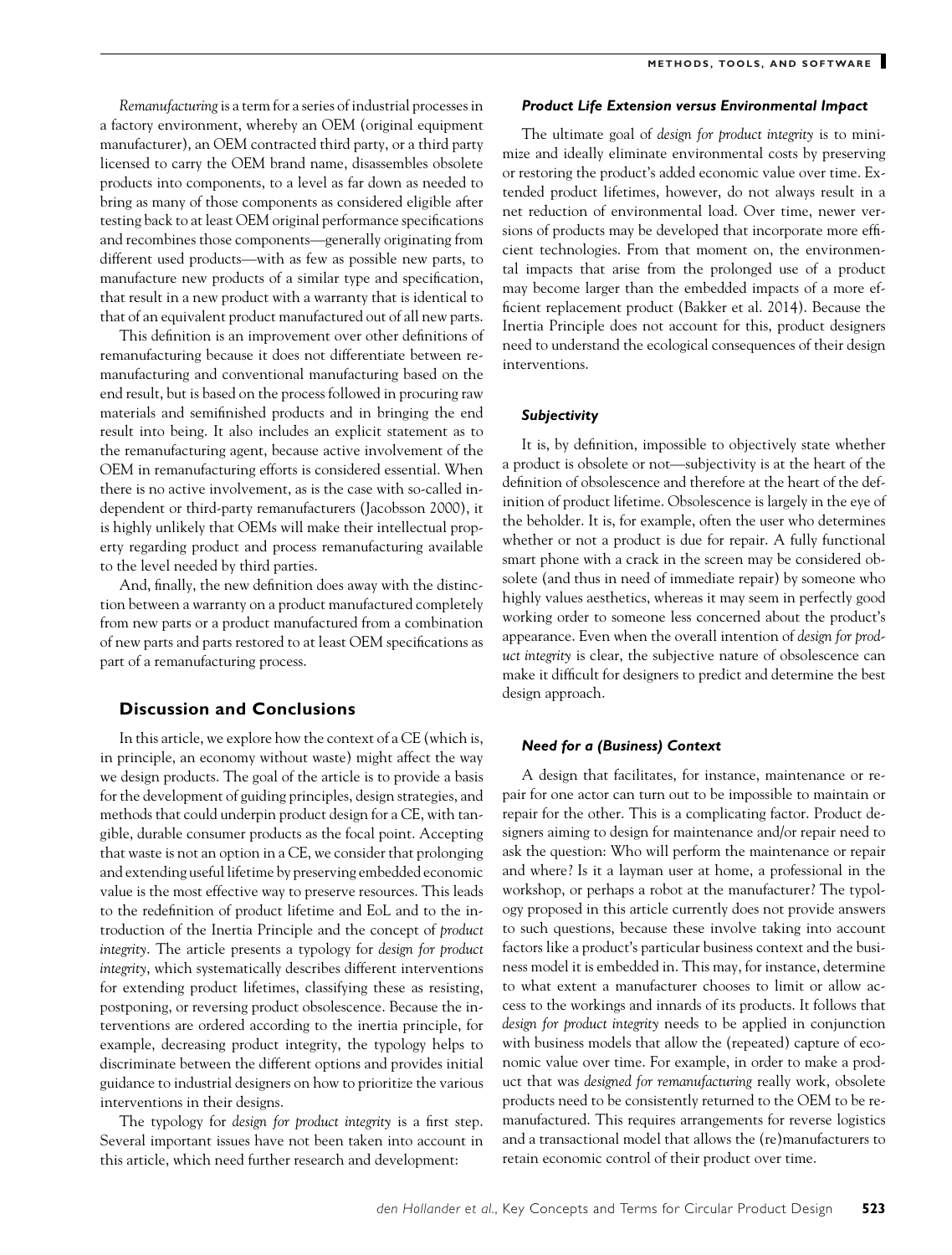#### *Role of Design*

A business built around long-life products and recovered resources cannot operate without products that support that strategy, preferably by intention and design. For product designers, changes in business model could result in product design briefs that contrast starkly to those for the linear economy *throw-away* products. Although this might seem a daunting prospect at first, it also increases the importance of the product designer's role.

To conclude, in a CE, with waste no longer an option, recovery of (p)resources is bound to become more important. Future research could focus on how to improve the quality of the decisions how to manage and recover (p)resources over time. We expect that this will become a discriminating factor for the success of business strategies and thus product design strategies. The new typology provides a basis for comparison and communication that can help product designers make design decisions that will facilitate the transition from a linear to a CE system. With this article, we hope to stimulate the debate and take a first step toward a wider adoption of the concept of a CE.

### **Funding Information**

This work has been conducted as part of the ResCoM project that has received funding from the European Union's seventh Framework Program for research, technological development, and demonstration under grant agreement no. 603843.

#### **References**

- Amezquita, T., Hammond, M. Salazar, and B. Bras. 1995. Characterizing the remanufacturability of engineering systems. In Proceedings 1995 ASME Advances in Design Automation Conference, DE-Vol. 82, 271–278, 17–20 September, Boston, MA, USA.
- Ayres, R. U. 1994. Industrial metabolism: Theory and policy. In *The greening of industrial ecosystems*, edited by B. R. Allenby and D. Richards, 23–37. Washington, DC: National Academies Press.
- Bakker, C. A., F. Wang, J. Huisman, and M. C. den Hollander. 2014. Products that go round: Exploring product life extension through design. *Journal of Cleaner Production* 69: 10–16.
- Bartels, B., U. Ermel, P. Sandborn, and M. Pecht. 2012. *Strategies to the prediction, mitigation and management of product obsolescence*. Hoboken, NJ, USA: John Wiley & Sons.
- Bayus, B. L. 1991. The consumer durable replacement buyer. *Journal of Marketing* 55(1): 42–51.
- Behrens, A., S. Giljum, J. Kovanda, and S. Niza. 2007. The material basis of the global economy: Worldwide patterns of natural resource extraction and their implications for sustainable resource use policies. *Ecological Economics* 64(2): 444–453.
- Benyus, J. 1997. Biomimicry: Innovation inspired by nature. New York: William Morrow.
- Bijen, J. 2006. *Durability of engineering structures—Design, repair and maintenance*. Cambridge, UK: Woodhead.
- Bovea, M. D. and V. Pérez-Belis. 2012. A taxonomy of ecodesign tools for integrating environmental requirements into the product design process. *Journal of Cleaner Production* 20(1): 61–71.
- Box, J. M. F. 1983. Extending product lifetime: Prospects and opportunities. *European Journal of Marketing* 17(4): 34–49.
- Brezet, H. and C. van Hemel. 1997. *Ecodesign: A promising approach to sustainable production and consumption*. Paris, France: UNEP.
- Brown, T. and B. Katz. 2011. Change by design. *Journal of Product Innovation Management* 28(3): 381–383.
- BSI (British Standards Institution). 2009. *BS 8887-2:2009. Design for manufacture, assembly, disassembly and end-of-life processing (MADE)*. Milton Keynes, UK: BSI.
- BSI (British Standards Institution). 2011. *PAS 141:2011. Reuse of used and waste electrical and electronic equipment (UEEE and WEEE). Process management. Specification*. Milton Keynes, UK: BSI.
- Burns, B. 2010. Re-evaluating obsolescence and planning for it. In *Longer lasting products—Alternatives to the throwaway society*, edited by T. Cooper, 39–60. Farnham, UK: Gower.
- Ciacci, L., B. K. Reck, N. T. Nassar, and T. E. Graedel. 2015. Lost by design. *Environmental Science & Technology* 49(16): 9443– 9451.
- Cooper, T. 2010. The significance of product longevity. In *Longer lasting products—Alternatives to the throwaway society*, edited by T. Cooper. Farnham, UK: Gower.
- De Aguiar, J., L. de Oliveira, J. O. da Silva, D. Bond, R. K. Scalice, and D. Becker. 2017. A design tool to diagnose product recyclability during product design phase. *Journal of Cleaner Production* 141: 219–229.
- den Hollander, M. C. Forthcoming. Managing obsolescence— Extending product lifetimes in a circular economy. Doctoral thesis, University of Technology Delft, Faculty of Industrial Design Engineering, Delft, the Netherlands.
- de Pauw, I. 2015. Nature-inspired design—Strategies for sustainable product development. Doctoral thesis, University of Technology Delft, Faculty of Industrial Design Engineering, Delft, the Netherlands.
- EC (European Commission). 2009a. Directive 2009/125/EC of the European Parliaments and the Council of 21 October 2009 Establishing a Framework for the Setting of Ecodesign Requirements for Energy-related Products (Recast), vol. 2011. Brussels, Belgium: European Commission Energy.
- EC (European Commission). 2009b. *Waste Framework Directive (2008/98/EC)* or *Directive 2008/98/EC of the European Parliament and of the Council of 19 November 2008 on waste and repealing certain Directives*. http://eur-lex.europa.eu/legalcontent/EN/TXT/?uri=CELEX:32008L0098. Accessed 30 October 2015.
- EMF (Ellen MacArthur Foundation). 2014. Towards the circular economy 3—Accelerating the scale-up across global supply chains. www.ellenmacarthurfoundation.org/Publications. Accessed 30 October 2015.
- EN, C. 2010. 13306: Maintenance Maintenance terminology.
- Faber, N., R. Jorna, and J. O. van Engelen. 2005. The sustainability of "sustainability"—A study into the conceptual foundations of the notion of "sustainability". *Journal of Environmental Assessment Policy and Management* 7(1): 1–33.
- Feldmann, K. and P. Sandborn. 2007. Integrating technology obsolescence considerations into product design planning. Proceedings of the ASME 2007 International Design Engineering Technical Conferences & Computers and Information in Engineering Conference IDETC/CIE 2007, 4–7 September, Las Vegas, NV, USA, 1–8.
- Flexner, S. B. 1987. *The random house dictionary of the English language,* 2nd ed. New York: Random House